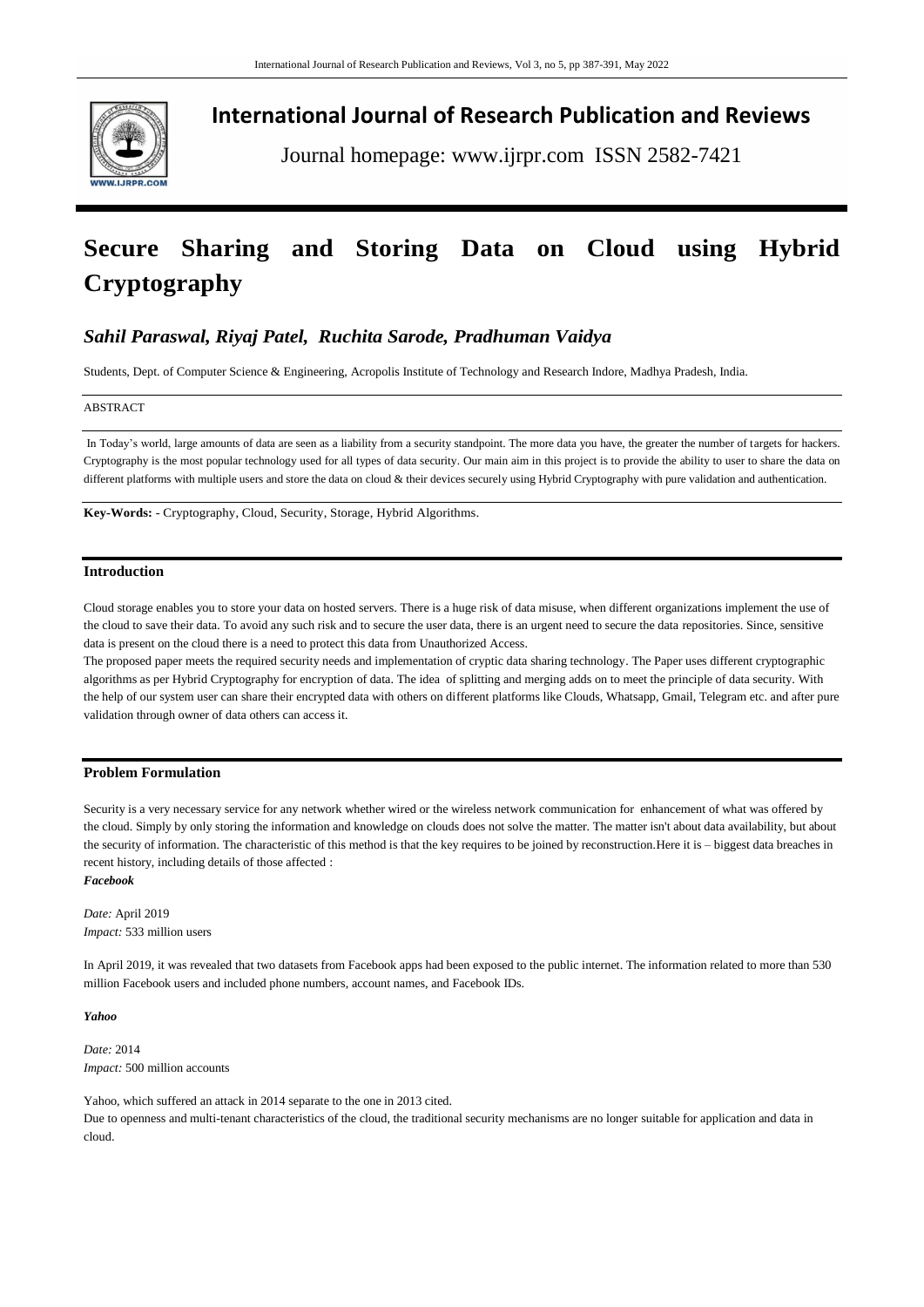# **Literature Review**

As we have done so much research related to our project, the following published articles have been referred to create a base for my project. Some research papers are publish in recent years on that technology which emphasizes following tenets on this technology :-

It discusses the problem of using only a single algorithm to encrypt the file and how ineffective it will be on the cloud.

The method used for pattern generation is cryptographic hash functions. The system also uses a database that stores the files that need to be protected and their hash codes.

To check the integrity of the file the hash code of the file is produced and checked with one in the database. If the file is successfully tested positively then access is granted otherwise the administrator gets alerted and if it is saved copy is available of the same file then the file is restored. This system uses a database that stores the names of all files that are to be protected and their hash codes. To check the integrity of the file the hash code of the file is produced and checked with one in the database. After the file is verified then only access is granted else the administrator is been alerted about the problems and a saved copy of the same file is restored safely.

The method discussed in the paper uses group signature and encryption techniques. The advantage of this proposed method is that data owners can store the file without showing their true identity to others in the cloud.

### **Methodology**

The research process aims to encrypt the user data with the highly securable technology Hybrid Cryptography and the give facility to user to store the data on cloud and second thing is to provide actions to user to share their encrypted data on different platforms and If the friend of user is want to decrypt the data then they can decrypt it in our platform after the complete validation from the owner of data. Here are the different cryptographic algorithms we use like MD5, Fernet, Multifernet, DES, SHA and AESCCM for hybrid cryptographic algorithm.

The system is designed such that it works in the following way:

#### **1. Secure Authentication:**

Firstly authenticate the user with the Firebase, The Firebase Authentication SDK provides methods to create and manage users that use their email addresses and passwords to sign in. Firebase Authentication also handles sending password reset emails.

**2. Generate User ID:**

After the complete authentication, we generate the unique User ID for user. Once the user's credential is validated the user data is stored in our database.

#### **3. Data Encryption:**

- **a. Select the File :** The user then selects the file by browsing from local storage.
- **b.** Divider : Dividing the uploaded file into N parts.
- **c. Encryption :** As we don't store the user data a first line of file is filled with the unique User ID so it can use for further validation at time of decryption then Encrypting all the parts of the file using any one of the selected .
- **d. Generate Key :** When the encryption is performed at the moment the new encrypted key is generate.
- **e. Email to User :** After the key is generate it will send to user through Email.

#### **1. Storage:**

Provide two options two user, first user can store their data in their device local storage and second allowed user to store encrypted data on clouds like Google Drive, Microsoft OneDrive, Dropbox, Amazon Drive.

#### **2. Sharing:**

Allow user to share their encrypted data with friends with encrypted key on different platforms like Email, Whatsapp, Telegram, Clouds.

#### **3. Data Decryption:**

- **a. Select the File :** The user then selects the file by browsing from local storage.
- **b. Take ID**: After the select the file, we take the unique User ID.
- **c. Take Key :** Then take the key from the user.
- **d. Check User ID :** Before decrypt the whole file we first check the User ID which mention in first line of the file at the time of Encryption.
- **e. Check Owner :** 
	- **i.** If the User ID in file is match with current user then decrypt the File.
	- **ii.** If the User ID in file is not match then send the request to the owner.
- **f. Send Request :** Send the request to owner of the file for validate their friend.
- **g. Check Validation :** If owner of the file grant the access then decrypt the File otherwise stop the process.
- **h. Decryption :** After all validation and authentication the data of user is proceed for the decryption process, gather the all key and decrypt the all data with help of proposed algorithms.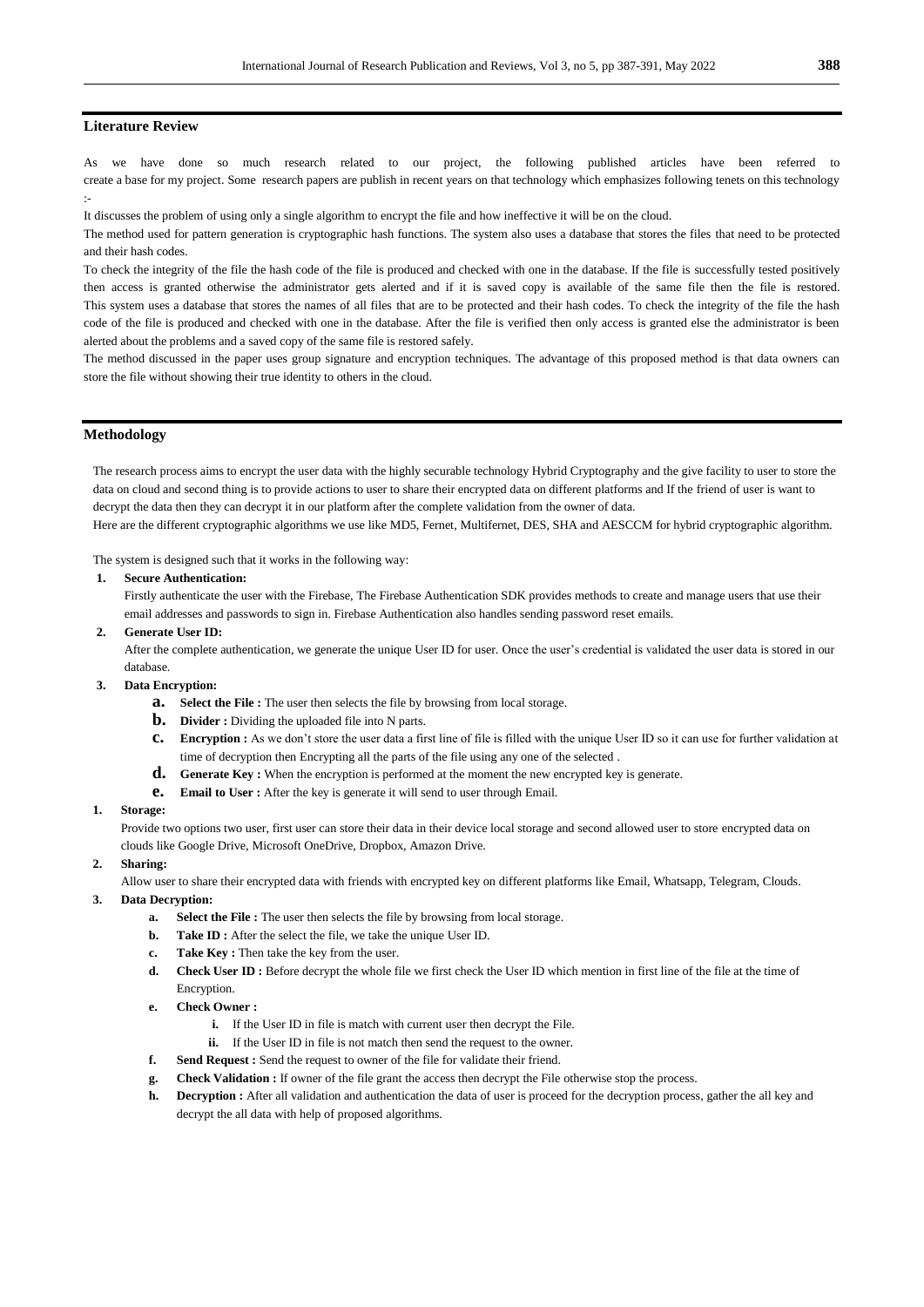

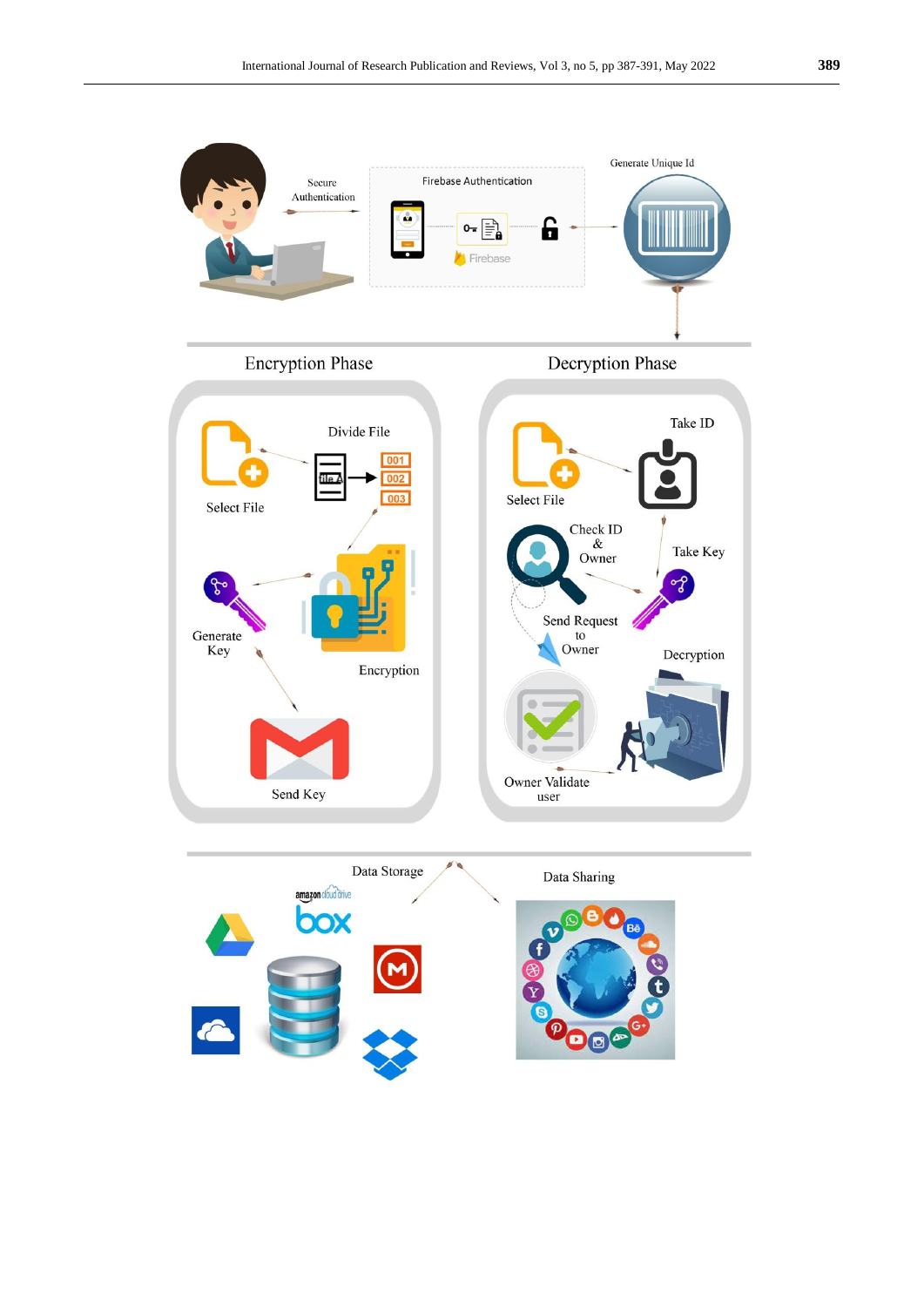## **Result Discussions**

In this study the proposed web application was built to provide an encryption/decryption tool and securely share and store the files using cryptographic modules and packages. Now the stored file is completely encrypted we can say that is totally secured from the outside world. The system is very secure and robust. Data of the users is secured on a any cloud server, we don't force to store the data in our cloud user can upload their data on any clouds with the help of our encryption technology which helps in avoiding unauthorized access from the outside world.. Data security is a major priority. This system can be implemented in the banking and corporate sectors to securely transfer confidential data. Here's the Screenshots of our app:

- Firstly user will Sign In or Sign Up.
- **Fig.1** User Select the File.
- **Fig.2** Option of Encryption/Decryption is given to user.
- **Fig.3** After the file is Encrypted, provide the services to user to store and share their data.
- **Fig.4** For Decryption, take the some information from user like Unique ID, Decryption Key etc.
- **Fig.5** If the user is the file owner then the file is decrypted otherwise generate the access request to the owner after the file owner is grant the access the file processing for the decryption.
- **Fig.6** After the file is Decrypted, provide the services to user to store and share their data.